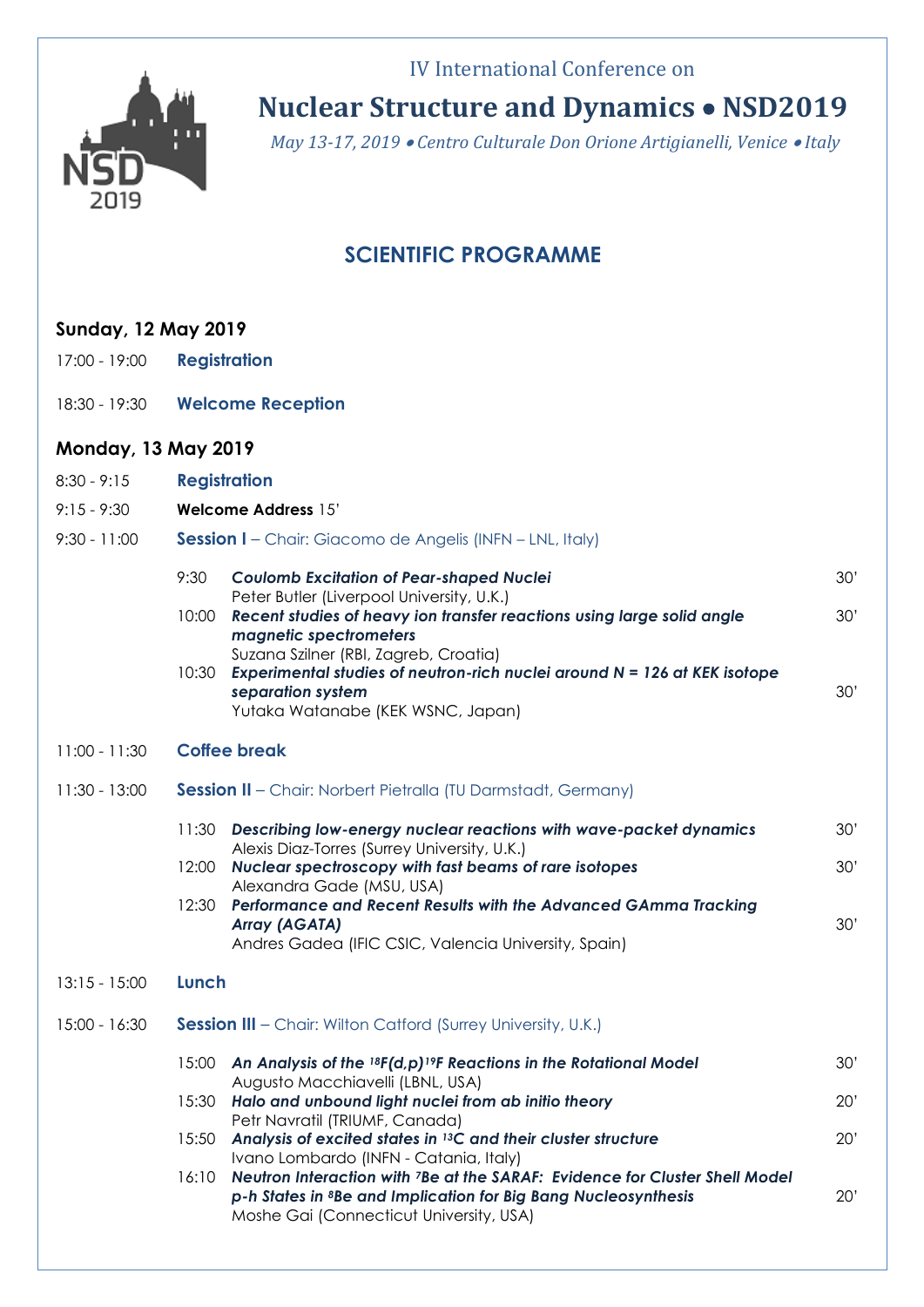| 17:00 - 18:30 | <b>Session IV</b> – Chair: Fabiana Gramegna (INFN – LNL, Italy)                                                                                       |  |
|---------------|-------------------------------------------------------------------------------------------------------------------------------------------------------|--|
|               | <b>Equilibration dynamics in nuclear reactions</b><br>30'<br>17:00<br>Sait Umar (Vanderbilt University, USA)                                          |  |
|               | Phase transition dynamics in hot nuclei and N/Z influence<br>20'<br>17:30<br>Bernard Borderie (CNRS, IPN Orsay, France)                               |  |
|               | Isospin influence on the Intermediate Mass Fragments production at low energy 20'<br>17:50<br>Sara Pirrone (INFN - Catania, Italy)                    |  |
|               | Comparative study of four reactions at onset of pre-equilibrium emission<br>20'<br>18:10<br>Magda Cicerchia (Padova University and INFN - LNL, Italy) |  |

# **Tuesday, 14 May 2019**

| $9:00 - 10:40$  |       | <b>Session V</b> – Chair: Peter Butler (Liverpool University, U.K.)                                                                                                 |     |
|-----------------|-------|---------------------------------------------------------------------------------------------------------------------------------------------------------------------|-----|
|                 | 9:00  | Towards high-resolution in-beam gamma-ray spectroscopy at the RIBF<br>Kathrin Wimmer (Tokyo University, Japan)                                                      | 30' |
|                 | 9:30  | Decoherence of collective motion in warm nuclei<br>Stefan Frauendorf (Notre Dame University, USA)                                                                   | 30' |
|                 | 10:00 | Nuclear structure studies based on energy density functionals<br>Tamara Niksic (Zagreb University, Croatia)                                                         | 20' |
|                 | 10:20 | Fission dynamics from saddle to scission and beyond<br>Aurel Bulgac (Washington University, USA)                                                                    | 20' |
| $10:40 - 11:10$ |       | <b>Coffee break</b>                                                                                                                                                 |     |
| $11:10 - 12:40$ |       | <b>Session VI</b> - Chair: Alberto Stefanini (INFN - LNL, Italy)                                                                                                    |     |
|                 | 11:10 | <b>Fusion hindrance in light- and heavy-systems</b><br>Giovanna Montagnoli (Padova University and INFN, Italy)                                                      | 30' |
|                 | 11:40 | Fusion in massive stars: Pushing the 12C+12C cross-section to the limits with the<br><b>STELLA experiment at IPN Orsay</b><br>David Jenkins (York University, U.K.) | 20' |
|                 | 12:00 | Finite-temperature nuclear response in the relativistic framework<br>Elena Litvinova (Western Michigan University and MSU, USA)                                     | 20' |
|                 | 12:20 | Enhanced monopole and dipole transitions in medium-heavy nuclei<br>induced by alpha cluster structures<br>Makoto Ito (Kansai University, Japan)                     | 20' |

13:15 - 14:30 **Lunch**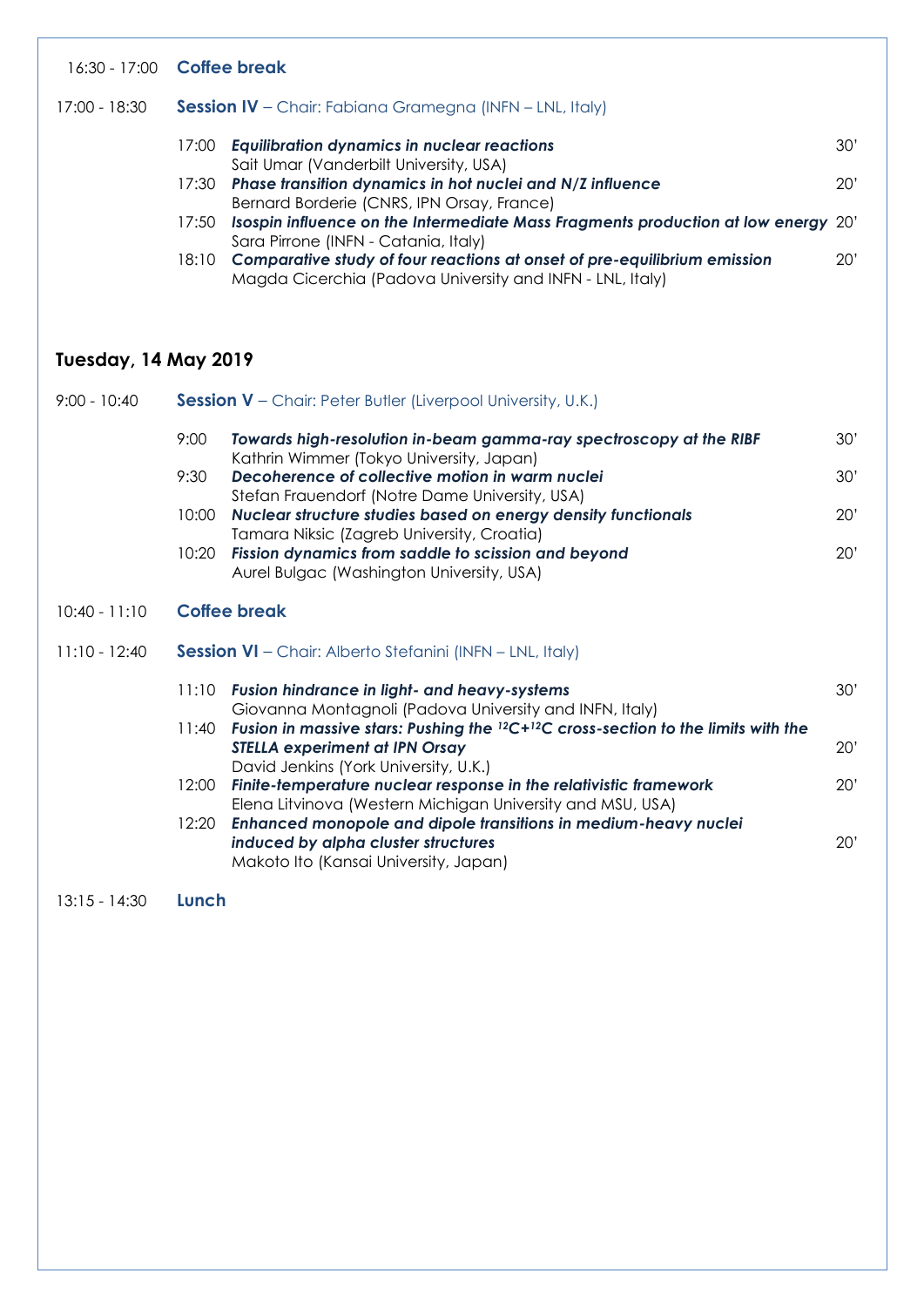#### 14:30 - 17:40 **PARALLEL SESSIONS**

|                                                                | 14:30 - 16:00   |       | <b>Session VII</b> - Chair: José Javier Valiente Dobón (INFN - LNL, Italy)                                                                                                        |     |
|----------------------------------------------------------------|-----------------|-------|-----------------------------------------------------------------------------------------------------------------------------------------------------------------------------------|-----|
|                                                                |                 | 14:30 | Building a coherent physics picture around N=50 towards 78Ni<br>Andrea Gottardo (INFN - LNL, Italy)                                                                               | 30' |
|                                                                |                 | 15:00 | In Flight and beta-delayed gamma-spectroscopy in the vicinity of 78Ni<br>with AGATA at GANIL and BEDO at ALTO                                                                     | 20' |
| Ō                                                              |                 | 15:20 | Clement Delafosse (Jyväskylä University, Finland)<br>Recent applications of the subtracted second random-phase<br><b>Approximation</b>                                            | 20' |
| c<br><b>O</b><br>$\sigma$                                      |                 | 15:40 | Danilo Gambacurta (ELI-NP, Bucharest, Romania)<br>Structural investigation of neutron deficient Pt isotopes: the case of 178Pt<br>Christoph Fransen (Cologne University, Germany) | 20' |
| <b>Z</b>                                                       | $16:00 - 16:30$ |       | <b>Coffee break</b>                                                                                                                                                               |     |
| $\sigma$                                                       |                 |       |                                                                                                                                                                                   |     |
| —                                                              | $16:30 - 17:40$ |       | <b>Session VIII</b> - Chair: Dariusz Seweryniak (ANL, U.S.A.)                                                                                                                     |     |
| $\Box$<br>∢                                                    |                 | 16:30 | Shell evolution and shape coexistence in the 78Ni region<br>Eda Sahin (Oslo University, Norway)                                                                                   | 30' |
|                                                                |                 | 17:00 | Transition probabilities in <sup>54</sup> Ti: Evolution of the shell structure of<br>neutron-rich titanium isotopes                                                               | 20' |
|                                                                |                 | 17:20 | Alina Goldkuhle (Cologne University, Germany)<br>Collectivity in the vicinity of <sup>78</sup> Ni: Coulomb excitation of neutron-rich                                             |     |
|                                                                |                 |       | Zn at HIE-ISOLDE                                                                                                                                                                  | 20' |
|                                                                |                 |       | Andres Illana-Sison (INFN - LNL, Italy)                                                                                                                                           |     |
|                                                                |                 |       |                                                                                                                                                                                   |     |
|                                                                | $14:30 - 16:00$ |       | Session IX - Chair: Dieter Ackermann (GANIL, Caen, France)                                                                                                                        |     |
|                                                                |                 | 14:30 | Time-Dependent Hartree-Fock Theory for Multinucleon Transfer Reactions 30'<br>Kazuyuki Sekizawa (Niigata University, Japan)                                                       |     |
|                                                                |                 | 15:00 | From neutron-nucleus interactions to (d,p) cross sections                                                                                                                         | 20' |
|                                                                |                 | 15:20 | Gregory Aguilar Potel (MSU, USA)<br>Multinucleon transfer reactions and proton transfer channels                                                                                  | 20' |
|                                                                |                 | 15:40 | Tea Mijatovic (RBI, Zagreb, Croatia)<br>Role of charge equilibration in multinucleon transfer in damped collisions                                                                |     |
| $\bullet$<br>$\boldsymbol{\sigma}$<br>$\overline{\phantom{0}}$ |                 |       | of heavy ions<br>Vyacheslav Saiko (JINR, Dubna, Russia)                                                                                                                           | 20' |
| $\bullet$<br>U                                                 | $16:00 - 16:30$ |       | <b>Coffee break</b>                                                                                                                                                               |     |
| Ō                                                              | $16:30 - 17:40$ |       | <b>Session X</b> - Chair: Huangiao Zhang (CIAE Beijing, China)                                                                                                                    |     |
| $\sigma$                                                       |                 | 16:30 | Short-range (pairing) versus long-range (collective) correlations in<br>multi-particle transfer reactions<br>Jesus Lubian Rios (Federal Fluminense University, Brasil)            | 30' |
| n                                                              |                 |       | Structure and reactions of N=7 isotones: parity inversion and transfer                                                                                                            |     |

Francisco Barranco (Sevilla University, Spain) 17:20 *The effect of the positive Q-value neutron transfers on near-barrier*  **heavy-ion fusion** 20' Huiming Jia (CIAE, Bejing, China)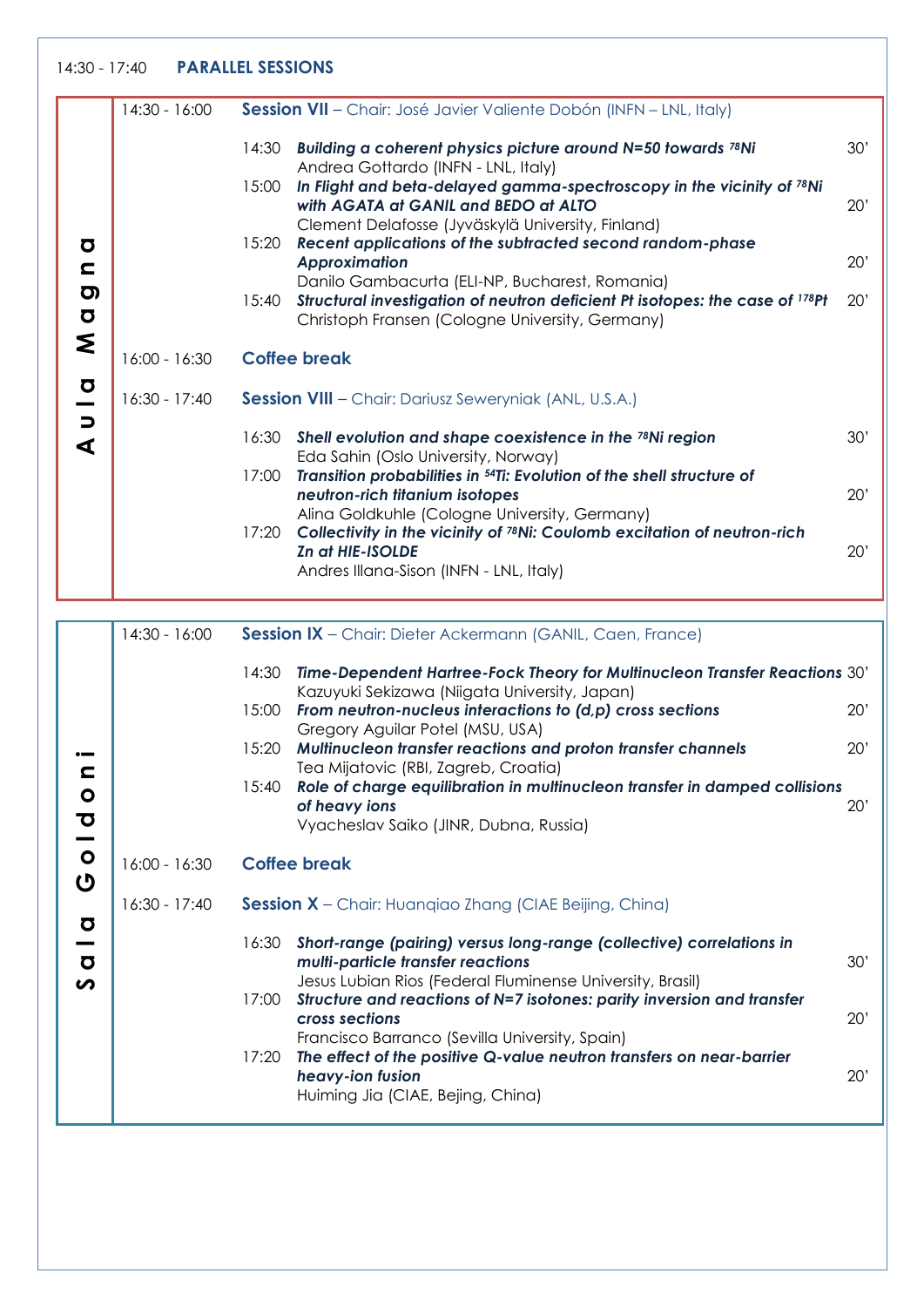|                                                  | $14:40 - 16:00$ |       | Session XI - Chair: Michael Bentley (York University, U.K.)                                                                                                               |     |
|--------------------------------------------------|-----------------|-------|---------------------------------------------------------------------------------------------------------------------------------------------------------------------------|-----|
|                                                  |                 | 14:40 | Beta decay of neutron-rich 135In, 134In and 133In nuclei: gamma<br>emission from neutron-unbound states in 134Sn and 133Sn<br>Monika Piersa (Warsaw University, Poland)   | 20' |
|                                                  |                 | 15:00 | Decay spectroscopy of isotopes above the fermium $(2 > 100)$ at SHIP<br>Stanislav Antalic (Comenius University in Bratislava, Slovakia)                                   | 20' |
| ত                                                |                 | 15:20 | Gamma and fast-timing spectroscopy of 132Sn from the beta-decay<br>of In isotopes                                                                                         | 20' |
| $\sigma$                                         |                 | 15:40 | Jaime Benito Garcia (Complutense University, Madrid, Spain)<br>Chirality and oblate rotation in nuclei: new achievements and<br>perspectives                              | 20' |
| $\geq$<br>$\bullet$                              |                 |       | Costel Petrache (CSNSM, Paris Sud University and CNRS, France)                                                                                                            |     |
| $\geq$                                           | $16:00 - 16:30$ |       | <b>Coffee break</b>                                                                                                                                                       |     |
| $\bullet$<br>$\overline{\phantom{0}}$            | $16:30 - 17:40$ |       | <b>Session XII</b> - Chair: Enrico Fioretto (INFN - LNL, Italy)                                                                                                           |     |
| $\overline{\mathbf{o}}$<br>$\boldsymbol{\omega}$ |                 | 16:30 | Recent results from collinear resonance ionization spectroscopy (CRIS)<br>at ISOLDE-CERN<br>Ronald Fernando Garcia-Ruiz (CERN, Switzerland)                               | 30' |
|                                                  |                 | 17:00 | Fundamental properties of nuclear ground and isomeric states in<br>neutron-deficient indium from laser spectroscopy<br>Christopher Ricketts (Manchester University, U.K.) | 20' |
|                                                  |                 | 17:20 | Masses and Beta-Decay Spectroscopy of Neutron-Rich Nuclei: Isomers<br>and Sub-shell Gaps with Large Deformation<br>Filip Kondev (ANL, USA)                                | 20' |
|                                                  |                 |       |                                                                                                                                                                           |     |

17:40 - 19:15 **P O S T E R S E S S I O N S a l a P a l l a d i o**

with Wine&Cheese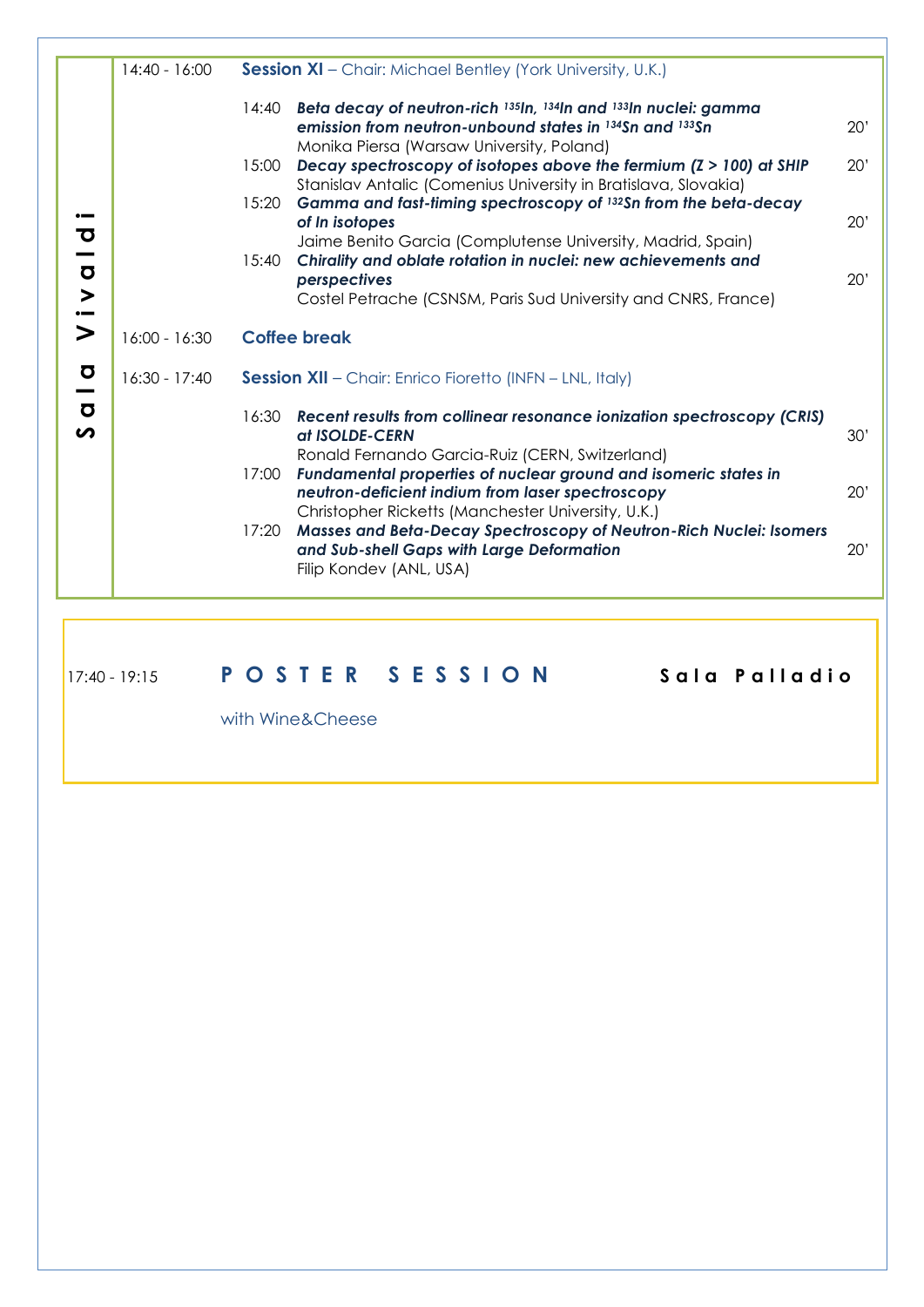### **Wednesday, 15 May 2019**

| 9:00 - 10:40    |       | <b>Session XIII</b> – Chair: Hans Geissel (GSI, Germany)                                                                                                              |     |  |  |  |  |
|-----------------|-------|-----------------------------------------------------------------------------------------------------------------------------------------------------------------------|-----|--|--|--|--|
|                 | 9:00  | Nuclear structure studies via precision mass measurements<br>Anu Kankainen (Jyväskylä University, Finland)                                                            | 30' |  |  |  |  |
|                 | 9:30  | Neutrinoless double-beta decay and realistic shell model<br>Nunzio Itaco (Campania University, Italy)                                                                 | 30' |  |  |  |  |
|                 | 10:00 | Reaction spectroscopy of Borromean nuclei shed light on the nuclear<br>force and shell evolution                                                                      | 20' |  |  |  |  |
|                 | 10:20 | Rituparna Kanungo (Saint Mary's University, TRIUMF, Canada)<br>Isospin Symmetry of the A=46 T=1 triplet studied with AGATA<br>Michael Bentley (York University, U.K.) | 20' |  |  |  |  |
| $10:40 - 11:10$ |       | <b>Coffee break</b>                                                                                                                                                   |     |  |  |  |  |
|                 |       |                                                                                                                                                                       |     |  |  |  |  |

#### 11:10 - 13:00 **Session XIV** – Chair: Enrico Vigezzi (INFN – Milano, Italy)

| 11:10 | Nuclear physics in stellar lifestyles with the Trojan Horse Method<br>Aurora Tumino (Enna University and INFN - LNS, Italy) | 30' |
|-------|-----------------------------------------------------------------------------------------------------------------------------|-----|
| 11:40 | Optical Potentials Derived from Nucleon-Nucleon Chiral Potentials at N4LO:                                                  |     |
|       | <b>Comparison between Phenomenological and Microscopic Optical Potentials</b>                                               | 20' |
|       | Paolo Finelli (Bologna University and INFN, Italy)                                                                          |     |
| 12:00 | Intertwined quantum phase transitions in the Zr isotopes                                                                    | 20' |
|       | Amiram Leviatan (The Hebrew University, Jerusalem, Israel)                                                                  |     |
| 12:20 | Gamma spectroscopy of neutron-rich isotopes in the $A = 100$ region produced                                                |     |
|       | in fission induced by cold neutrons with new FIPPS array                                                                    | 20' |
|       | Lukasz Iskra (INFN - Milano, Italy)                                                                                         |     |
| 12:40 | Chiral three-body force and monopole properties of shell-model Hamiltonian                                                  | 20' |
|       | Tokuro Fukui (INFN - Napoli, Italy)                                                                                         |     |

- 13:15 14:15 **Lunch**
- 14:30 19:00 **Conference Tour**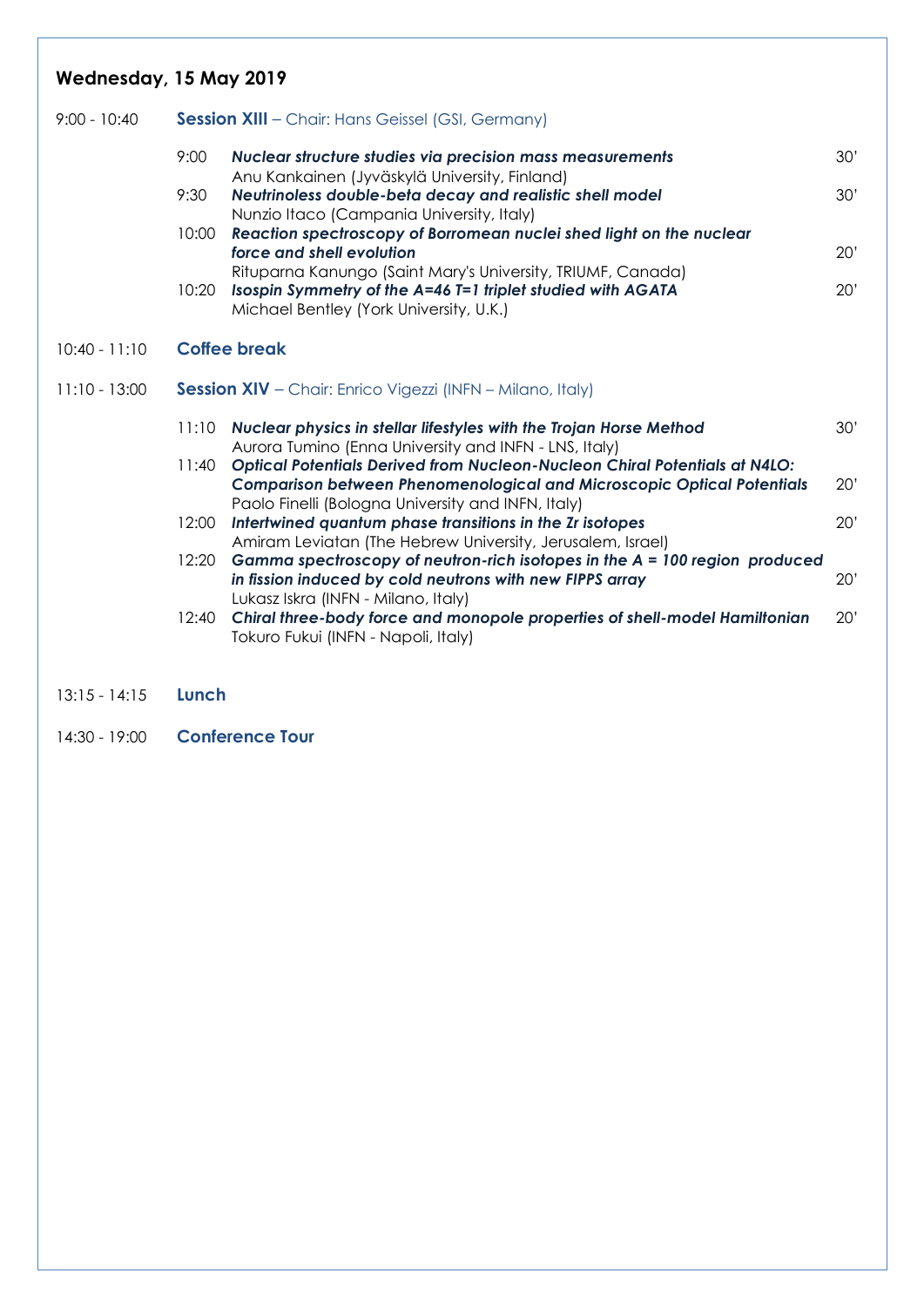| Thursday, 16 May 2019    |                 |               |                          |                                                                                                                                                                                               |     |
|--------------------------|-----------------|---------------|--------------------------|-----------------------------------------------------------------------------------------------------------------------------------------------------------------------------------------------|-----|
| $9:00 - 10:10$           |                 |               |                          | <b>Session XV</b> – Chair: Krzysztof Rusek (Warsaw University, Poland)                                                                                                                        |     |
|                          |                 | 9:00          |                          | Recent results on heavy-ion induced reactions of interest for neutrinoless<br>double beta decay at INFN-LNS                                                                                   | 30' |
|                          |                 | 9:30          |                          | Manuela Cavallaro (INFN - LNS, Italy)<br>Single- and double-charge exchange excitations of spin-isospin mode<br>Hiroyuki Sagawa (Aizu University and RIKEN, Japan)                            | 20' |
|                          |                 | 9:50          |                          | Theory of Heavy Ion Single and Double Charge Exchange Reactions as Probes<br>for Nuclear Beta Decay<br>Horst Lenske (Giessen University, Germany)                                             | 20' |
| $10:40 - 11:10$          |                 |               | <b>Coffee break</b>      |                                                                                                                                                                                               |     |
| $11:10 - 12:40$          |                 |               |                          | <b>Session XVI</b> – Chair: Horst Lenske (Giessen University, Germany)                                                                                                                        |     |
|                          |                 | 11:10         |                          | Systematic Search for Tetrahedral and Octahedral Symmetries In Subatomic<br>Physics: Follow-up of the First-Discovery Case                                                                    | 30' |
|                          |                 | 11:40         |                          | Jerzy Dudek (CNRS, Strasbourg, France)<br>A 21st Century View of Nuclear Structure                                                                                                            | 20' |
|                          |                 | 12:00         |                          | Jerry Draayer (Louisiana State University, USA)<br>Pairing rotation and pairing energy density functional                                                                                     | 20' |
|                          |                 | 12:20         |                          | Nobuo Hinohara (Tsukuba University, Japan))<br>Skyrme functional with tensor terms from ab initio calculations in<br>neutron-proton drops<br>Shihang Shen (Milano University and INFN, Italy) | 20' |
| $13:15 - 14:15$          |                 | Lunch         |                          |                                                                                                                                                                                               |     |
| 15:00 - 18:30            |                 |               | <b>PARALLEL SESSIONS</b> |                                                                                                                                                                                               |     |
|                          |                 | 15:00 - 16:30 |                          | <b>Session XVII</b> - Chair: Daniele Mengoni (Padova University and INFN, Italy)                                                                                                              |     |
|                          |                 |               | 15:00                    | Coexistence and evolution of shapes: mean-field-based interacting<br>boson model                                                                                                              | 30' |
| Ō                        |                 |               | 15:30                    | Kosuke Nomura (JAEA, Japan)<br>Shape coexistence in <sup>94</sup> Zr studied via Coulomb Excitation                                                                                           | 20' |
| $\mathbf{C}$<br><u>ත</u> |                 |               | 15:50                    | Naomi Marchini (Firenze University and INFN, Italy)<br>Shape evolution in exotic neutron-rich nuclei around mass 100                                                                          | 20' |
| $\sigma$<br>ξ            |                 |               | 16:10                    | Saba Ansari (CEA Saclay, France)<br>Shape transitions between and within Zr isotopes<br>Volker Werner (TU Darmstadt, Germany)                                                                 | 20' |
| $\sigma$                 | $16:30 - 17:00$ |               |                          | <b>Coffee break</b>                                                                                                                                                                           |     |
| $\Rightarrow$            | 17:00 - 17:40   |               |                          | Session XVIII - Chair: Filip Kondev (ANL, USA)                                                                                                                                                |     |
| $\blacktriangleleft$     |                 |               | 17:00                    | Neutron Skin Effects in Mirror Energy Differences: The Case of 23Mg-23Na                                                                                                                      | 20' |
|                          |                 |               | 17:20                    | Francesco Recchia (Padova University and INFN, Italy)<br>Discovery of collective states in the heavy 208Pb nucleus by complete<br>spectroscopy                                                | 20' |

Andreas Heusler (MPI, Heidelberg, Germany)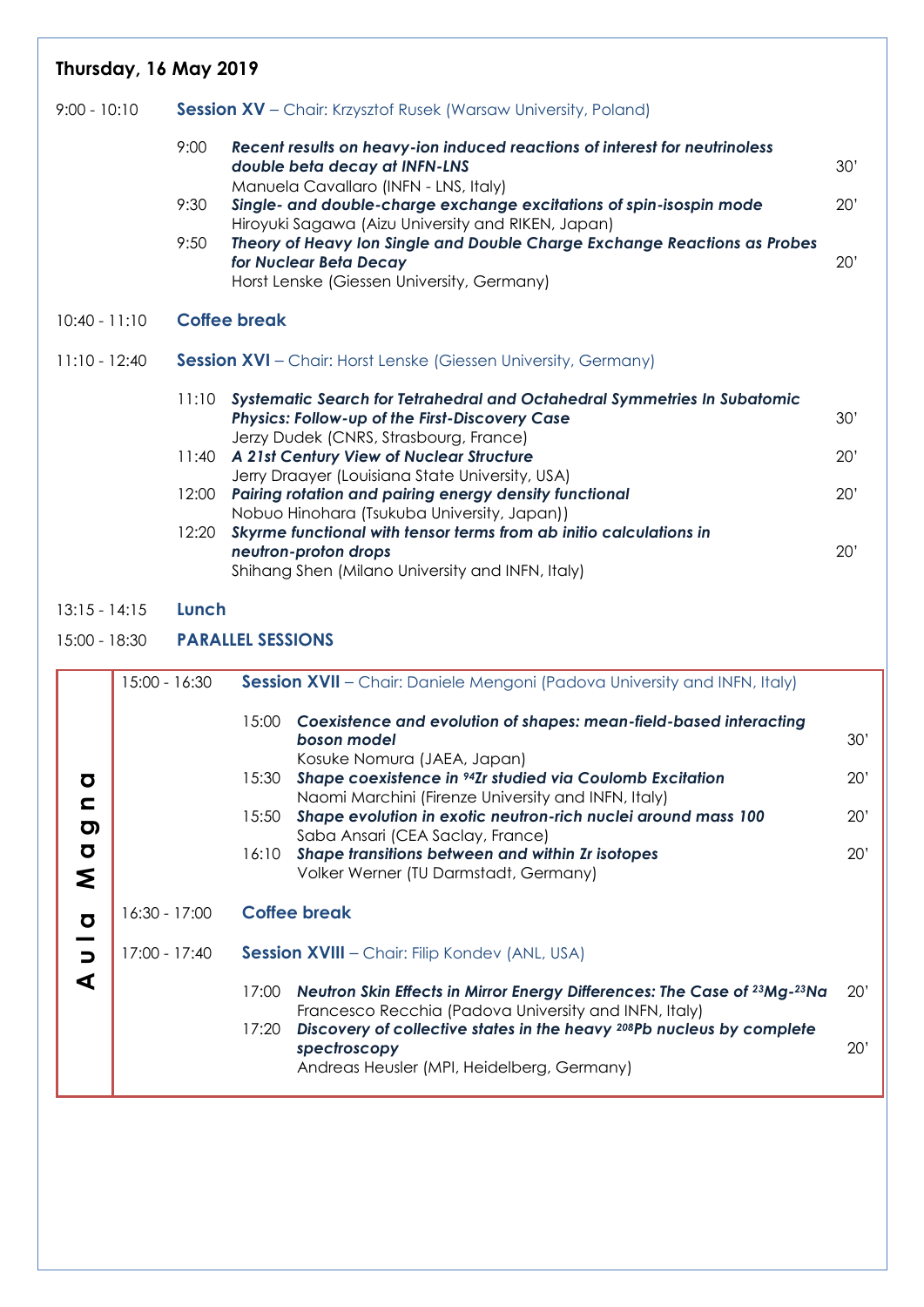|                                                  | $15:00 - 16:10$ | <b>Session XIX</b> - Chair: Marco Mazzocco (Padova University and INFN, Italy)                                                                                                                           |            |
|--------------------------------------------------|-----------------|----------------------------------------------------------------------------------------------------------------------------------------------------------------------------------------------------------|------------|
| c                                                |                 | Heavy ion fusion reactions in stars<br>15:00<br>Xiaodong Tang (IMP, CAS, China)<br>A possible nuclear solution to the 18F deficiency in novae<br>15:30<br>Marco Salvatore La Cognata (INFN - LNS, Italy) | 30'<br>20' |
| $\bullet$<br>$\overline{\mathbf{C}}$<br><u>—</u> |                 | Forbidden transitions in nuclear weak processes relevant to neutrino<br>15:50<br>detection, nucleosynthesis and evolution of stars<br>Toshio Suzuki (Nihon University, Japan)                            | 20'        |
| $\bullet$<br>ပ                                   | $16:30 - 17:00$ | <b>Coffee break</b>                                                                                                                                                                                      |            |
|                                                  | 17:00 - 18:10   | <b>Session XX</b> – Chair: Tommaso Marchi (INFN – LNL, Italy)                                                                                                                                            |            |
| $\sigma$<br>-<br>$\overline{\mathbf{o}}$         |                 | Proton-neutron pairing and alpha-like quartet correlations in nuclei<br>17:00<br>Nicolae Sandulescu (NIPNE, Bucharest, Romania)                                                                          | 30'        |
| の                                                |                 | Quartet structure of self-conjugate nuclei<br>17:30<br>Michelangelo Sambataro (INFN - Catania, Italy)                                                                                                    | 20'        |
|                                                  |                 | Inverse thick target method in order to investigate alpha-clustering<br>17:50<br>$in$ $212Po$<br>Maria Grazia Pellegriti (INFN - Catania)                                                                | 20'        |
|                                                  |                 |                                                                                                                                                                                                          |            |

| 15:10 - 16:30<br><b>Session XXI</b> - Chair: Matko Milin (Zagreb University, Croatia)<br>15:10 Fusion Hindrance and Pauli Blocking in 58Ni +64Ni<br>Alberto Stefanini (INFN - LNL, Italy)<br>Fusion probability of massive nuclei in reactions leading to heavy<br>15:30<br>composite nuclear systems<br>Roman Sagaidak (JINR, Dubna, Russia)<br>Reactions with Exotic Nuclei at Near- and Sub-barrier Energies<br>15:50<br>℧<br>Chengjian Lin (CIAE, Bejing, China)<br>Study of fusion mechanisms induced by weakly bound nuclei<br>16:10<br>Viva<br>Gaolong Zhang (Beihang University, China)<br><b>Coffee break</b><br>16:30 - 17:00<br>17:00 - 18:30<br><b>Session XXII</b> – Chair: Kathrin Wimmer (Tokyo University, Japan)<br>$\sigma$<br>$\overline{\phantom{0}}$<br>How do we infer shell effects at high excitation energies?<br>17:00<br>$\sigma$<br>Nico Orce (Western Cape University, South Africa)<br>$\boldsymbol{\omega}$<br>Structure of neutron-rich Ge and Se isotopes<br>17:30<br>Anne Marie Forney (Maryland University and College Park, USA)<br>Spectroscopy of low-lying excited states of <sup>50</sup> Ar<br>17:50 |  |                                               |     |
|-----------------------------------------------------------------------------------------------------------------------------------------------------------------------------------------------------------------------------------------------------------------------------------------------------------------------------------------------------------------------------------------------------------------------------------------------------------------------------------------------------------------------------------------------------------------------------------------------------------------------------------------------------------------------------------------------------------------------------------------------------------------------------------------------------------------------------------------------------------------------------------------------------------------------------------------------------------------------------------------------------------------------------------------------------------------------------------------------------------------------------------------------|--|-----------------------------------------------|-----|
|                                                                                                                                                                                                                                                                                                                                                                                                                                                                                                                                                                                                                                                                                                                                                                                                                                                                                                                                                                                                                                                                                                                                               |  |                                               |     |
|                                                                                                                                                                                                                                                                                                                                                                                                                                                                                                                                                                                                                                                                                                                                                                                                                                                                                                                                                                                                                                                                                                                                               |  |                                               | 20' |
|                                                                                                                                                                                                                                                                                                                                                                                                                                                                                                                                                                                                                                                                                                                                                                                                                                                                                                                                                                                                                                                                                                                                               |  |                                               |     |
|                                                                                                                                                                                                                                                                                                                                                                                                                                                                                                                                                                                                                                                                                                                                                                                                                                                                                                                                                                                                                                                                                                                                               |  |                                               |     |
|                                                                                                                                                                                                                                                                                                                                                                                                                                                                                                                                                                                                                                                                                                                                                                                                                                                                                                                                                                                                                                                                                                                                               |  |                                               | 20' |
|                                                                                                                                                                                                                                                                                                                                                                                                                                                                                                                                                                                                                                                                                                                                                                                                                                                                                                                                                                                                                                                                                                                                               |  |                                               |     |
|                                                                                                                                                                                                                                                                                                                                                                                                                                                                                                                                                                                                                                                                                                                                                                                                                                                                                                                                                                                                                                                                                                                                               |  |                                               | 20' |
|                                                                                                                                                                                                                                                                                                                                                                                                                                                                                                                                                                                                                                                                                                                                                                                                                                                                                                                                                                                                                                                                                                                                               |  |                                               |     |
|                                                                                                                                                                                                                                                                                                                                                                                                                                                                                                                                                                                                                                                                                                                                                                                                                                                                                                                                                                                                                                                                                                                                               |  |                                               | 20' |
|                                                                                                                                                                                                                                                                                                                                                                                                                                                                                                                                                                                                                                                                                                                                                                                                                                                                                                                                                                                                                                                                                                                                               |  |                                               |     |
|                                                                                                                                                                                                                                                                                                                                                                                                                                                                                                                                                                                                                                                                                                                                                                                                                                                                                                                                                                                                                                                                                                                                               |  |                                               |     |
|                                                                                                                                                                                                                                                                                                                                                                                                                                                                                                                                                                                                                                                                                                                                                                                                                                                                                                                                                                                                                                                                                                                                               |  |                                               |     |
|                                                                                                                                                                                                                                                                                                                                                                                                                                                                                                                                                                                                                                                                                                                                                                                                                                                                                                                                                                                                                                                                                                                                               |  |                                               |     |
|                                                                                                                                                                                                                                                                                                                                                                                                                                                                                                                                                                                                                                                                                                                                                                                                                                                                                                                                                                                                                                                                                                                                               |  |                                               | 30' |
|                                                                                                                                                                                                                                                                                                                                                                                                                                                                                                                                                                                                                                                                                                                                                                                                                                                                                                                                                                                                                                                                                                                                               |  |                                               |     |
|                                                                                                                                                                                                                                                                                                                                                                                                                                                                                                                                                                                                                                                                                                                                                                                                                                                                                                                                                                                                                                                                                                                                               |  |                                               | 20' |
|                                                                                                                                                                                                                                                                                                                                                                                                                                                                                                                                                                                                                                                                                                                                                                                                                                                                                                                                                                                                                                                                                                                                               |  |                                               |     |
|                                                                                                                                                                                                                                                                                                                                                                                                                                                                                                                                                                                                                                                                                                                                                                                                                                                                                                                                                                                                                                                                                                                                               |  |                                               | 20' |
|                                                                                                                                                                                                                                                                                                                                                                                                                                                                                                                                                                                                                                                                                                                                                                                                                                                                                                                                                                                                                                                                                                                                               |  | Martha Liliana Cortés Sua (INFN - LNL, Italy) |     |
| Interplay between quadrupole and pairing correlations close to 100Sn<br>18:10                                                                                                                                                                                                                                                                                                                                                                                                                                                                                                                                                                                                                                                                                                                                                                                                                                                                                                                                                                                                                                                                 |  |                                               |     |
| from lifetime measurements                                                                                                                                                                                                                                                                                                                                                                                                                                                                                                                                                                                                                                                                                                                                                                                                                                                                                                                                                                                                                                                                                                                    |  |                                               | 20' |
| Marco Siciliano (CEA Saclay, France)                                                                                                                                                                                                                                                                                                                                                                                                                                                                                                                                                                                                                                                                                                                                                                                                                                                                                                                                                                                                                                                                                                          |  |                                               |     |
|                                                                                                                                                                                                                                                                                                                                                                                                                                                                                                                                                                                                                                                                                                                                                                                                                                                                                                                                                                                                                                                                                                                                               |  |                                               |     |

20:00 - 22:30 **Conference Dinner**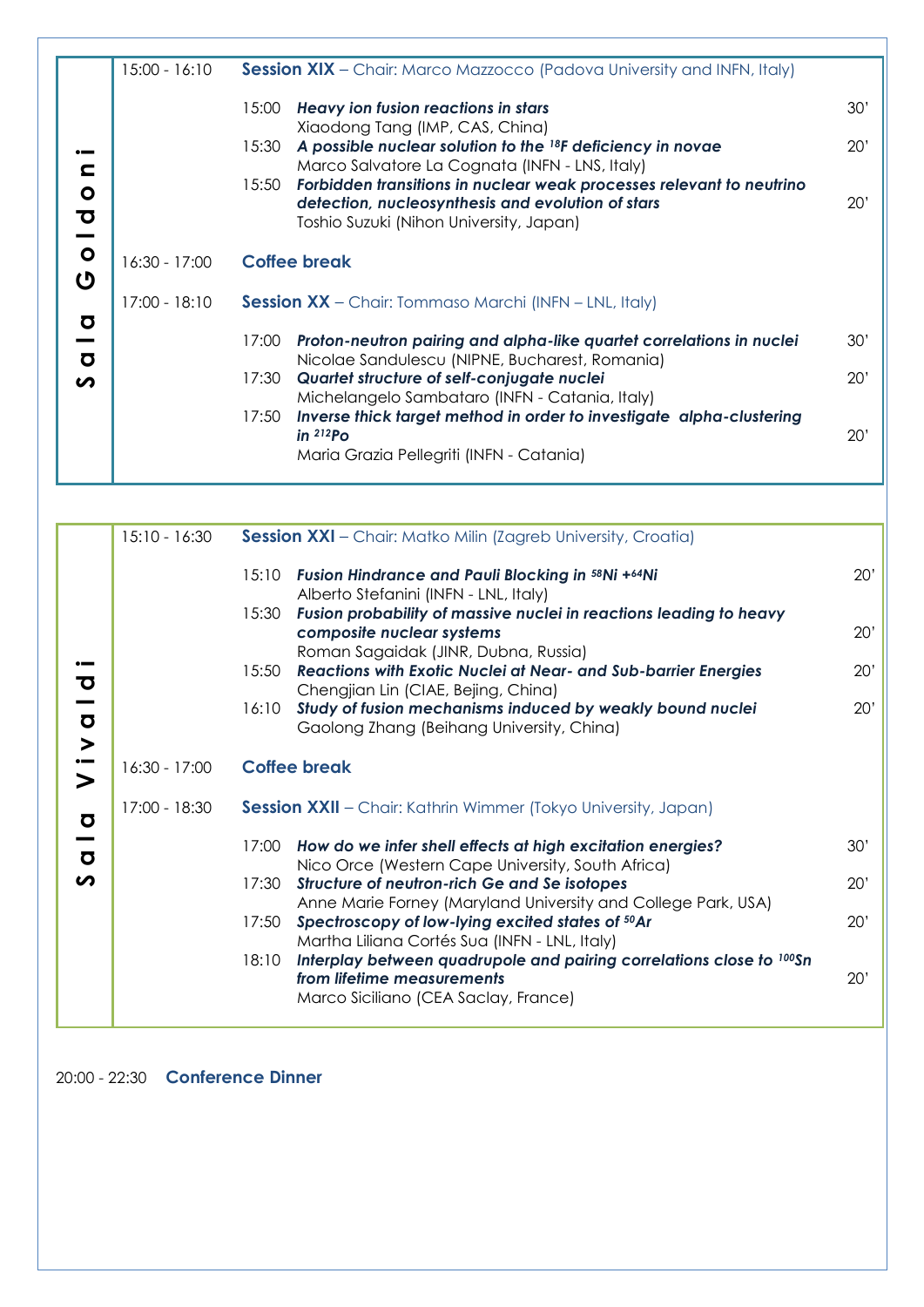### **Friday, 17 May 2019**

| 9:00 - 10:40    |                         | <b>Session XXIII</b> - Chair: Claes Fahlander (Lund University, Sweden)                                                                            |                   |
|-----------------|-------------------------|----------------------------------------------------------------------------------------------------------------------------------------------------|-------------------|
|                 | 9:00                    | Revealing microscopic origins of shape coexistence in the Ni isotopic chain<br>Silvia Leoni (Milano University and INFN, Italy)                    | 30'               |
|                 | 9:30                    | Nuclear structure physics with radioactive-ion beams at HIE-ISOLDE<br>Liam Gaffney (CERN, Switzerland)                                             | 30'               |
|                 | 10:00                   | First high-precision measurement of the low-lying isovector M1 strength in <sup>6</sup> Li<br>at the photon point                                  | 20'               |
|                 | 10:20                   | Norbert Pietralla (TU Darmstadt, Germany)<br>Quest of octupole deformation in very light Te isotopes<br>Dimitry Testov (INFN - Padova, Italy)      | 20'               |
| $10:40 - 11:10$ |                         | <b>Coffee break</b>                                                                                                                                |                   |
| $11:10 - 13:00$ |                         | Session XXIV - Chair: Lorenzo Corradi (INFN - LNL, Italy)                                                                                          |                   |
|                 | 11:10                   | Superallowed alpha decay to doubly magic 100Sn<br>Dariusz Seweryniak (ANL, USA)                                                                    | 30'               |
|                 | 11:40                   | Challenging nuclear structure of the heaviest - opportunities at S <sup>3</sup><br>Dieter Ackermann (GANIL, Caen, France)                          | 20'               |
|                 | 12:00                   | Impact of quasi fission on SHE production<br>Mikhail Itkis (JINR, Dubna, Russia)                                                                   | 20'               |
|                 | 12:20                   | Investigation of excited states in very heavy elements<br>Barbara Sulignano (CEA Saclay, France)                                                   | 20'               |
|                 | 12:40                   | High-momentum nucleons, Tensor blocking, and nuclear Shell Structure<br>Isao Tanihata (RCNP Osaka University, Japan and Beihang University, China) | 20'               |
| $13:15 - 14:15$ | Lunch                   |                                                                                                                                                    |                   |
| 15:00 - 16:00   |                         | <b>Session XXV</b> - Chair: Giacomo de Angelis and Lorenzo Corradi (INFN - LNL, Italy)                                                             |                   |
|                 | 15:00<br>15:10<br>15:20 | 3rd poster winner presentation<br>2 <sup>nd</sup> poster winner presentation<br>1st poster winner presentation                                     | 10'<br>10'<br>10' |
|                 | 15:30                   | <b>Summary Talk</b><br>Dario Vretenar (Zagreb University, Croatia)                                                                                 | 30'               |
|                 |                         |                                                                                                                                                    |                   |

16:00 Closure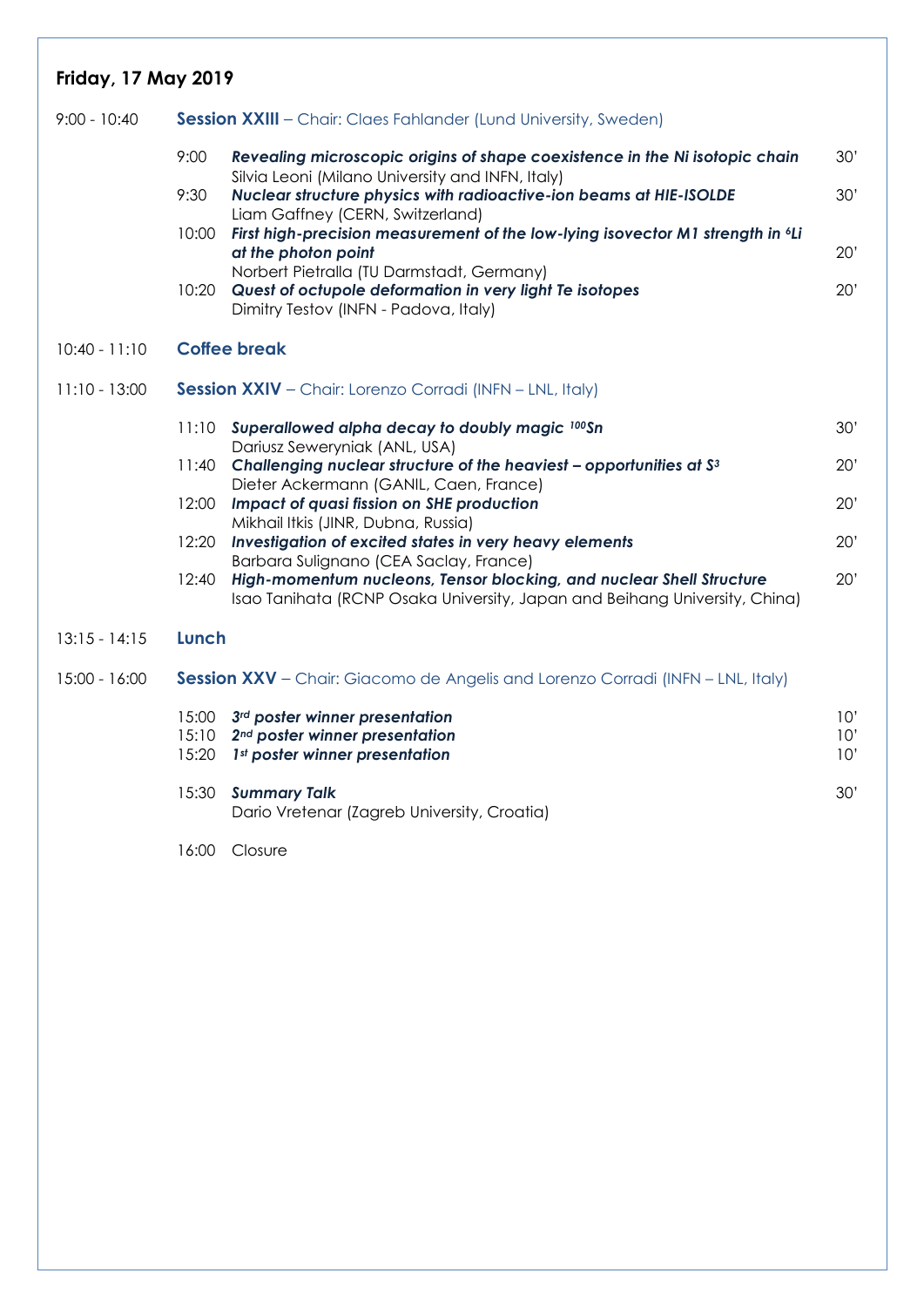#### **List of Posters**

#### **Id Title and Presenter**

| 15  | Low-lying transition strengths in the neutron-deficient Te-isotopes<br>Claus Müller-Gatermann (Cologne University, Germany)                                                                                                             |
|-----|-----------------------------------------------------------------------------------------------------------------------------------------------------------------------------------------------------------------------------------------|
| 39  | Hidden symmetries in the HFB norm overlap functions<br>Makito Oi (Senshu University, Japan)                                                                                                                                             |
| 43  | <b>Coulomb Energy Density Functionals for Nuclear Systems</b><br>Tomoya Naito (Tokyo University and RIKEN, Japan)                                                                                                                       |
| 46  | Spectroscopy of natural parity states in <sup>20</sup> Ne via the <sup>19</sup> F(p, $\alpha$ ) and <sup>19</sup> F(p, $\alpha$ <sub>n</sub> ) reactions at low energies<br>Mariano Vigilante (Napoli University and INFN, Italy)       |
| 60  | Study of high-energy fission and quasi-fission with inverse kinematics<br>Giorgia Mantovani (Padova University and INFN - LNL, Italy)                                                                                                   |
| 61  | The ${}^{3}H(\alpha, \gamma)$ <sup>7</sup> Li and ${}^{3}He(\alpha, \gamma)$ <sup>7</sup> Be radiative capture reactions at low and intermediate energies<br>Alexander Solovyev (VNIIA, Russia)                                         |
| 64  | Three-body description of <sup>12</sup> C: From the hyperspherical formulation to the algebraic cluster model<br>and its application to $\alpha$ + <sup>12</sup> C inelastic scattering<br>Jesus Casal (Padova University)              |
| 66  | Penning-Trap assisted $\beta$ -decay studies of 87Br<br>Jakub Wiśniewski (Warsaw University, Poland)                                                                                                                                    |
| 71  | New investigations on the $32\zeta(3He,d)$ <sup>33</sup> CI reaction at 9.6 MeV bombarding energy<br>Marco Cinausero (INFN - LNL, Italy)                                                                                                |
| 86  | Effect of nuclear pairing on magnetic-dipole excitation                                                                                                                                                                                 |
| 94  | Tomohiro Oishi (Zagreb University, Croatia)<br>Lights and (some) shadows in the comparison among experimental data of heavy ion collisions at<br>Fermi energies and the dynamical model AMD<br>Silvia Piantelli (INFN - Firenze, Italy) |
| 95  | Alpha correlation in term of the hyper-Pfaffian                                                                                                                                                                                         |
| 96  | Takahiro Mizusaki (INS, Senshu University, Japan)<br>Spin Tensor Decomposition: A tool to develop an effective shell model interaction                                                                                                  |
| 101 | Pawan Kumar (IIT, Ropar, India)<br>Lifetime Measurements of Excited States in 146Sm                                                                                                                                                     |
| 103 | Thamer Alharbi (Majmaah University, Saudi Arabia)<br>Shape Coexistence in the Neutron-Deficient 188Hg Isotope                                                                                                                           |
| 115 | Irene Zanon (INFN - LNL, Italy)<br>Interesting states in A=10 mass region, populated in $^{10}B + ^{10}B$ nuclear reactions                                                                                                             |
| 120 | Deša Jelavić Malenica (RBI, Zagreb, Croatia)<br><sup>16</sup> N - unique first-forbidden beta decay as a novel test for fundamental symmetries                                                                                          |
| 124 | Sergey Vaintraub (SNRC, Israel)<br>Lifetime measurements in 105Sn                                                                                                                                                                       |
| 126 | Giorgia Pasqualato (INFN - Padova)<br>Proton distribution radii measurements of neutron-rich nitrogen isotopes                                                                                                                          |
| 128 | Soumya Bagchi (GSI, Germany)<br>Four -particle decay of the excited $160*$ quasi-projectile in the $160 + 12C$ reaction at 130 MeV<br>Maria Vittoria Managlia (Bologna University, Italy)                                               |
| 138 | Study of sub-barrier fusion of 36S+50Ti, 51V systems                                                                                                                                                                                    |
| 151 | Giulia Colucci (Padova University and INFN, Italy)<br>Study of the neutron-rich region in the vicinity of 208Pb via multinucleon transfer reactions                                                                                     |
| 152 | Petra Colović (RBI, Zagreb, Croatia)<br>Recent developments of the description of fission                                                                                                                                               |
| 158 | Martin Albertsson (Lund university, Sweden)<br>Study of continuum excitation by light weakly bound projectiles on proton target                                                                                                         |
| 168 | Onoufrios Sgouros (INFN - LNS, Italy)<br>Lifetime measurement of nearly degenerate band in <sup>126</sup> I: Search for chiral geometry                                                                                                 |
| 171 | Himanshu Kumar Singh (IIT Bombay, India)<br>Investigation of mixed-symmetry states in <sup>96</sup> Mo                                                                                                                                  |
| 174 | Eleonora Teresia Gregor (INFN - LNL, Italy)<br>Proton emission in neutron deficient nuclei                                                                                                                                              |
|     | Manpreet Kaur (Institute of Physics, Bhubaneswar and HBNI, Mumbai, India)                                                                                                                                                               |